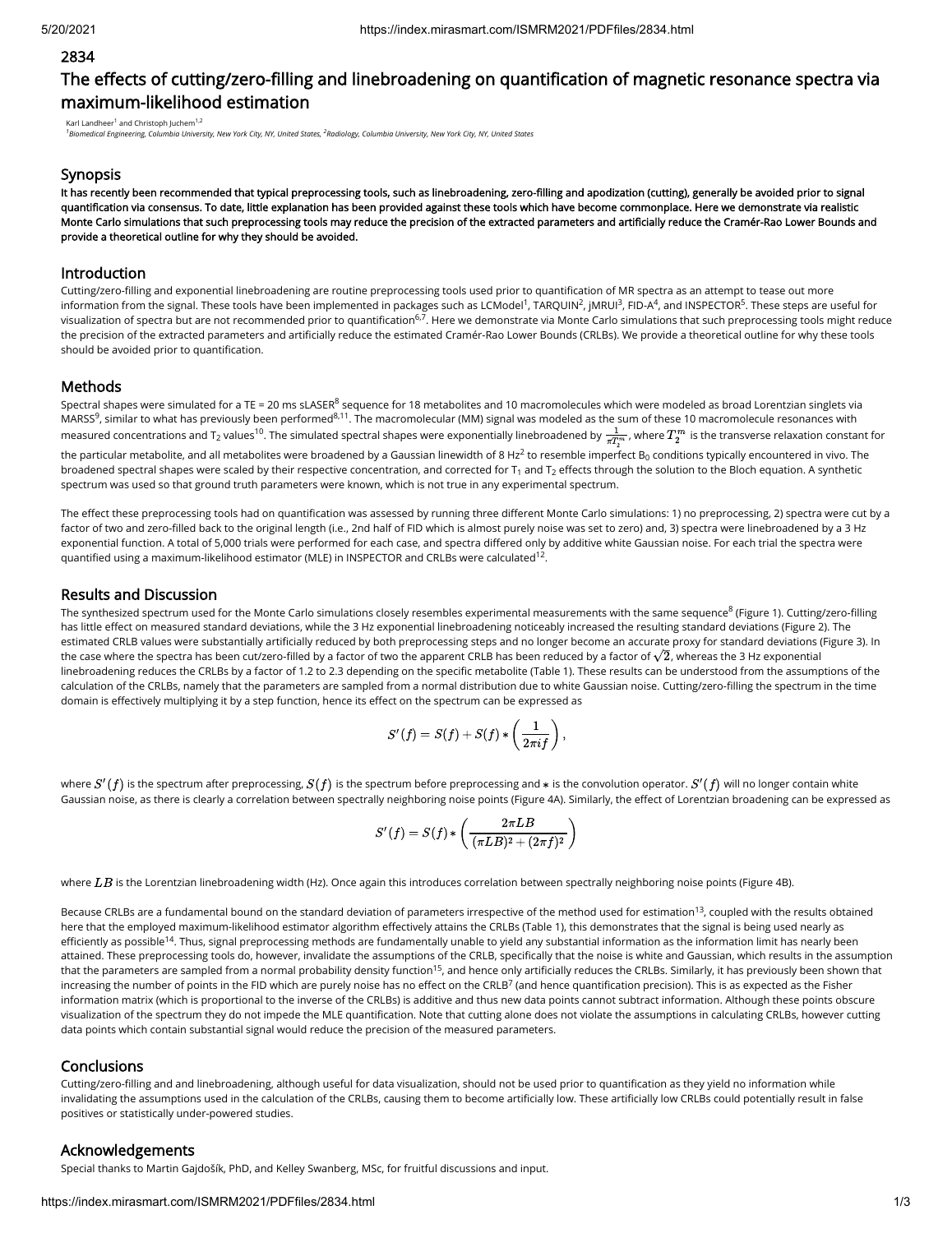## References

1. Provencher, S. Estimation of Metabolite Concentrations from Localized in Vivo Proton NMR spectra. Magn Reson Med 30, 672–679 (1993).

2. Wilson, M., Reynolds, G., Kauppinen, R. A., Arvanitis, T. N. & Peet, A. C. A constrained least-squares approach to the automated quantitation of in vivo 1H magnetic resonance spectroscopy data. Magn. Reson. Med. 65, 1–12 (2011).

3. Stefan, D. et al. Quantitation of magnetic resonance spectroscopy signals: The jMRUI software package. Meas. Sci. Technol. 20, 104035 (2009).

4. Simpson, R., Devenyi, G. A., Jezzard, P., Hennessy, T. J. & Near, J. Advanced processing and simulation of MRS data using the FID appliance (FID-A)—An open source, MATLAB-based toolkit. Magn Reson Med 77, 23–33 (2017).

5. Prinsen, H., de Graaf, R. A., Mason, G. F., Pelletier, D. & Juchem, C. Reproducibility measurement of glutathione, GABA, and glutamate: Towards in vivo neurochemical profiling of multiple sclerosis with MR spectroscopy at 7T. J Magn Reson Imag 45, 187-198 (2017).

6. Near, J. et al. Preprocessing, analysis and quantification in single-voxel magnetic resonance spectroscopy: experts' consensus recommendations. NMR Biomed. 1-23 (2020). doi:10.1002/nbm.4257

7. Kreis, R. et al. Terminology and concepts for the characterization of in vivo MR spectroscopy methods and MR spectra: Background and experts' consensus recommendations. NMR Biomed. e4347 (2020). doi:10.1002/nbm.4347

8. Landheer, K., Gajdosik, M. & Juchem, C. Semi-LASER Single-Voxel Spectroscopic Sequence with Minimal Echo Time of 20 ms in the Human Brain at 3 T. NMR Biomed e4324 (2020).

9. Landheer, K., Swanberg, K. M. & Juchem, C. Magnetic resonance Spectrum simulator (MARSS), a novel software package for fast and computationally efficient basis set simulation. NMR Biomed e4129 (2019). doi:10.1002/nbm.4129

10. Landheer, K., Gajdosik, M., Treacy, M. & Juchem, C. Concentration and T2 Relaxation Times of Macromolecules at 3 Tesla. Magn Reson Med 84, 2327–2337 (2020).

11. Bolliger, C. S., Boesch, C. & Kreis, R. On the use of Cramér-Rao minimum variance bounds for the design of magnetic resonance spectroscopy experiments. Neuroimage 83, 1031–40 (2013).

12. Cavassila, S., Deval, S., Huegen, C., Ormondt, D. v & Graveron-Demilly, D. Cramér–Rao bounds: an evaluation tool for quantitation. NMR Biomed 14, 278–283 (2001).

13. Beer, R. & Ormondt, D. Analysis of NMR Data Using Time Domain Fitting Procedures. In-Vivo Magn. Reson. Spectrosc. I Probeheads Radiofreq. Pulses Spectr. Anal. 201– 248 (1992). doi:10.1007/978-3-642-45697-8\_7

14. Hstadsen, A. On the existence of efficient estimators. IEEE Trans. Signal Process. 48, 3028-3031 (2000).

15. Cavassila, S., Deval, S., Huegen, C., van Ormondt, D. & Graveron-Demilly, D. Cramer-Rao Bound Expressions for Parametric Estimation of Overlapping Peaks: Inuence of Prior Knowledge. J Magn Reson 143, 311–320 (2000).



Figure 1: Synthesized spectrum used for the Monte Carlo simulations. As this spectrum was purely synthesized the true concentrations and the model which perfectly represents the data is known a priori, hence standard deviations (not standard errors) can be calculated.